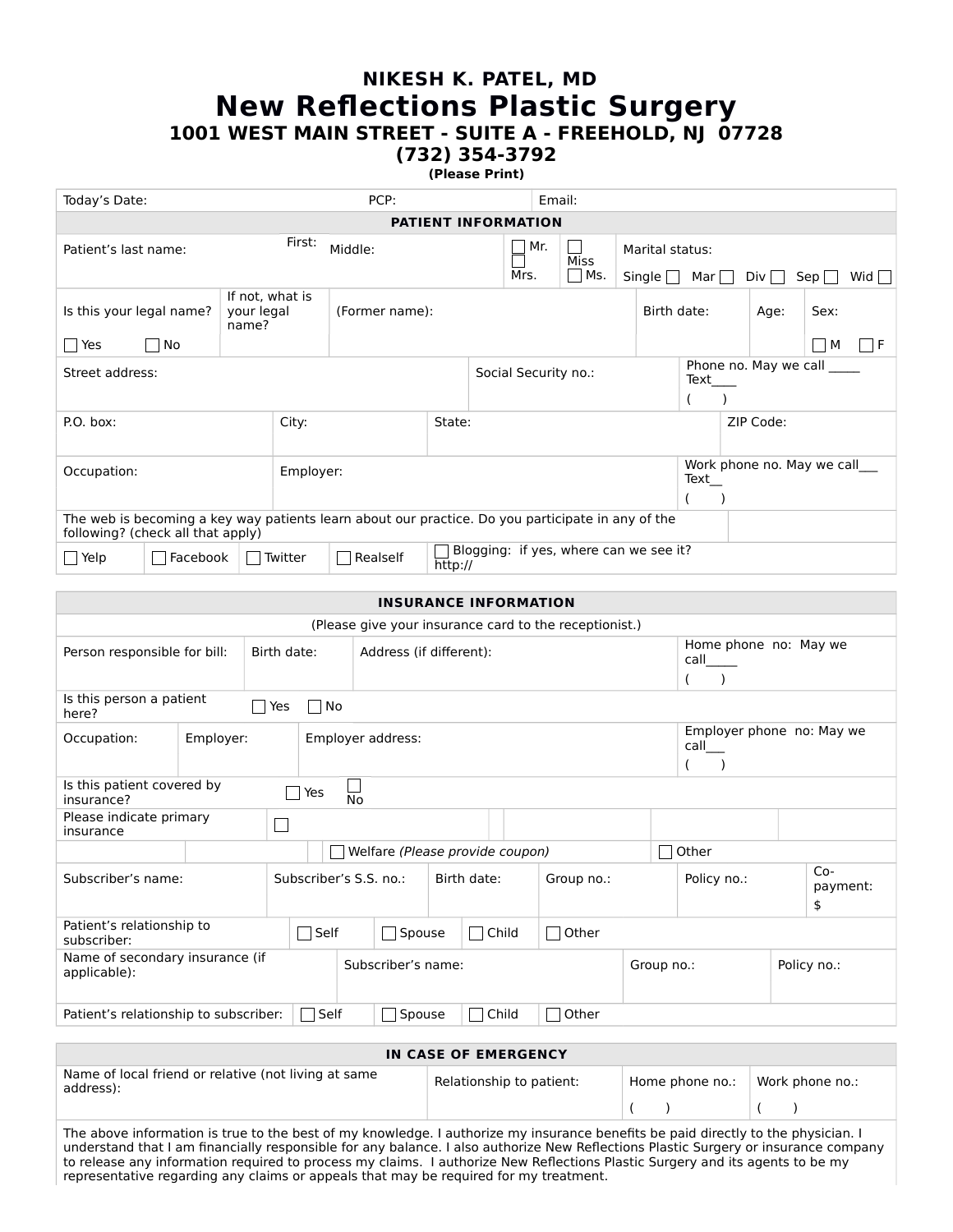Patient/Guardian Signature Date Date of Patient/Guardian Signature Date

#### **Nikesh K. Patel, MD**  New Reflections Plastic Surgery **1001 WEST MAIN STREET, SUITE A FREEHOLD, NJ 07728 (732) 354-3792**

**Please complete Medical History Form to the best of your ability**

Name \_\_\_\_\_\_\_\_\_\_\_\_\_\_\_\_\_\_\_\_\_\_\_\_\_\_\_\_\_\_\_\_\_\_\_\_\_\_\_\_\_\_\_\_\_\_\_\_\_\_\_ Age \_\_\_\_\_ Height \_\_\_\_\_\_\_ Weight

**\_**\_\_\_\_\_\_\_\_\_\_\_\_\_\_\_\_\_\_\_\_\_\_\_\_\_\_\_\_\_\_\_\_\_\_\_\_\_\_\_\_\_\_\_\_\_\_\_\_\_\_\_\_\_\_\_\_\_\_\_\_\_\_\_\_\_\_\_\_\_\_\_\_\_\_\_\_\_\_\_\_\_\_\_\_

Purpose of Consultation

 $\mathcal{L}_\text{max}$ 

#### **How did you hear about Dr. Patel?**

**Please circle all of the following medical conditions that you have or have had in the past:** 

Bleeding tendency hepatitis diabetes blood transfusion glaucoma dry eyes lung disease TB asthma wheezing emphysema bronchitis irregular heartbeat chest pain heart disease heart attack stroke epilepsy heartburn intestinal ulcers or bleeding depression mental illness drug or alcohol addiction any other serious injury or illness

Please list any **medications or herbal products** that you take on a regular or occasional basis. If you can, please also include dosage and frequency:

 $\mathcal{L}_\mathcal{L} = \mathcal{L}_\mathcal{L} = \mathcal{L}_\mathcal{L} = \mathcal{L}_\mathcal{L} = \mathcal{L}_\mathcal{L} = \mathcal{L}_\mathcal{L} = \mathcal{L}_\mathcal{L} = \mathcal{L}_\mathcal{L} = \mathcal{L}_\mathcal{L} = \mathcal{L}_\mathcal{L} = \mathcal{L}_\mathcal{L} = \mathcal{L}_\mathcal{L} = \mathcal{L}_\mathcal{L} = \mathcal{L}_\mathcal{L} = \mathcal{L}_\mathcal{L} = \mathcal{L}_\mathcal{L} = \mathcal{L}_\mathcal{L}$ 

\_\_\_\_\_\_\_\_\_\_\_\_\_\_\_\_\_\_\_\_\_\_\_\_\_\_\_\_\_\_\_\_\_\_\_\_\_\_\_\_\_\_\_\_\_\_\_\_\_\_\_\_\_\_\_\_\_\_\_\_\_\_\_\_\_\_\_\_\_\_\_\_\_\_\_\_\_\_\_\_\_\_\_\_\_\_\_\_\_\_\_\_\_\_\_\_\_\_

**Please circle any medications that you are currently taking:** Birth control pills aspirin ibuprofen containing drugs diet pills diabetic medications steroids glaucoma drops asthma medications Lanoxin nitroglycerin Isordil Inderal other heart medications Lasix other diuretics high blood pressure medications Coumadin Plavix tranquilizers sleeping pills antidepressants other pills or shots

| Do you have any <b>allergies</b> to medications? | If so, please list drug and reaction: |
|--------------------------------------------------|---------------------------------------|
|--------------------------------------------------|---------------------------------------|

Has anyone in your family or you ever suffered from diabetes, high blood pressure, breast cancer or odd reactions to anesthesia. Please list:

 $\mathcal{L}_\mathcal{L} = \mathcal{L}_\mathcal{L} = \mathcal{L}_\mathcal{L} = \mathcal{L}_\mathcal{L} = \mathcal{L}_\mathcal{L} = \mathcal{L}_\mathcal{L} = \mathcal{L}_\mathcal{L} = \mathcal{L}_\mathcal{L} = \mathcal{L}_\mathcal{L} = \mathcal{L}_\mathcal{L} = \mathcal{L}_\mathcal{L} = \mathcal{L}_\mathcal{L} = \mathcal{L}_\mathcal{L} = \mathcal{L}_\mathcal{L} = \mathcal{L}_\mathcal{L} = \mathcal{L}_\mathcal{L} = \mathcal{L}_\mathcal{L}$ 

\_\_\_\_\_\_\_\_\_\_\_\_\_\_\_\_\_\_\_\_\_\_\_\_\_\_\_\_\_\_\_\_\_\_\_\_\_\_\_\_\_\_\_\_\_\_\_\_\_\_\_\_\_\_\_\_\_\_\_\_\_\_\_\_\_\_\_\_\_\_\_\_\_\_\_\_\_\_\_\_\_\_\_\_\_\_\_\_\_\_\_\_\_\_\_\_\_\_

\_\_\_\_\_\_\_\_\_\_\_\_\_\_\_\_\_\_\_\_\_\_\_\_\_\_\_\_\_\_\_\_\_\_\_\_\_\_\_\_\_\_\_\_\_\_\_\_\_\_\_\_\_\_\_\_\_\_\_\_\_\_\_\_\_\_\_\_\_\_\_\_\_\_\_\_\_\_\_\_\_\_\_\_\_\_\_\_\_\_\_\_\_\_\_\_\_\_

#### **Smoking can complicate surgery:**

 $\mathcal{L}=\mathcal{L}^{\mathcal{L}}$  , where  $\mathcal{L}^{\mathcal{L}}$  , where  $\mathcal{L}^{\mathcal{L}}$ 

 $\mathcal{L}_\text{max}$  , where  $\mathcal{L}_\text{max}$  and  $\mathcal{L}_\text{max}$ 

 $\mathcal{L}_\text{max}$ 

Do you or have you ever smoked? If so, how much and for how long?

Please list all previous surgeries that you have had :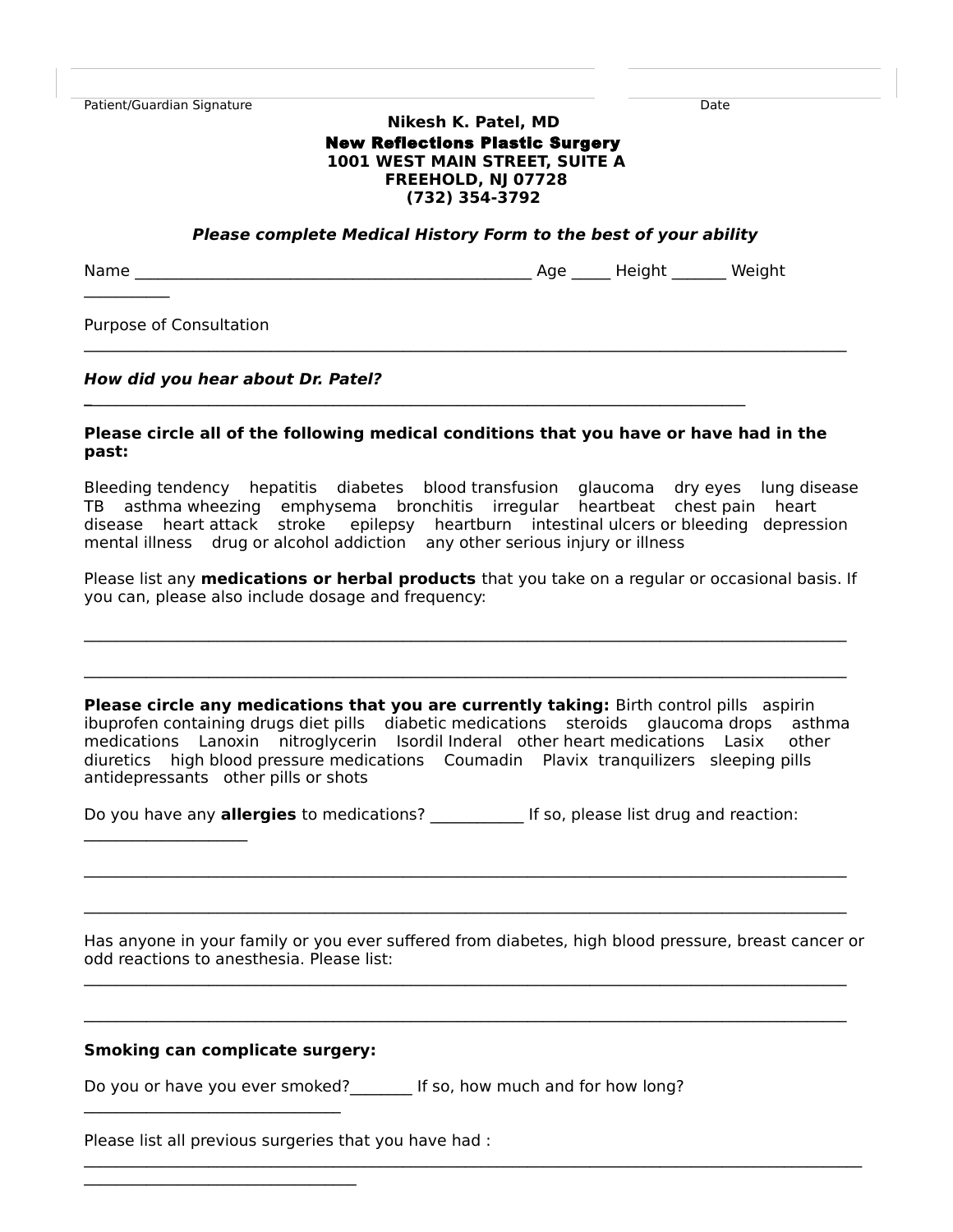Patient Signature: **We are also assigned to the set of the Signature:**  $\blacksquare$ 

 $\mathcal{L}_\text{max}$  , where  $\mathcal{L}_\text{max}$  and  $\mathcal{L}_\text{max}$ 

#### **AUTHORIZATION FOR AND RELEASE OF MEDICAL PHOTOGRAPHS/SLIDES/ AND/OR VIDEOTAPES**

 $\mathcal{L}_\mathcal{L} = \mathcal{L}_\mathcal{L} = \mathcal{L}_\mathcal{L} = \mathcal{L}_\mathcal{L} = \mathcal{L}_\mathcal{L} = \mathcal{L}_\mathcal{L} = \mathcal{L}_\mathcal{L} = \mathcal{L}_\mathcal{L} = \mathcal{L}_\mathcal{L} = \mathcal{L}_\mathcal{L} = \mathcal{L}_\mathcal{L} = \mathcal{L}_\mathcal{L} = \mathcal{L}_\mathcal{L} = \mathcal{L}_\mathcal{L} = \mathcal{L}_\mathcal{L} = \mathcal{L}_\mathcal{L} = \mathcal{L}_\mathcal{L}$ 

#### **INSTRUCTIONS**

This is a consent document that has been prepared to help inform you concerning permission to take photographs, slides, and/or videotapes and to use these images for a purpose as defined within this consent document.

It is important that you read this information carefully and completely. After reviewing, please sign the consent as proposed by your plastic surgeon.

## **INTRODUCTION**

Medical photographs/slides and videotapes may be taken before, during, or after a surgical procedure or treatment. Consent is required to take such images.

Additionally, patients may consent to release these medical photography/slides, and videotapes for a stated purpose.

## **1. CONSENT TO TAKE PHOTOGRAPHS/SLIDES/VIDEOTAPES**

I hereby authorize Nikesh K. Patel, M.D. and or his/her associates or licensees to take pre-operative, intra-operative, and post-operative photographs, slides, and/or videotapes. I additionally consent to photographs, slides, and/or videotapes of my interview.

I hereby grant permission for the use of any medical records including illustrations, photographs or other imaging records created in my case, for use in examination, testing, credentialing, and /or certifying purposes by the American board of Plastic Surgery, Inc.

### **2. CONSENT FOR RELEASE OF PHOTOGRAPHS/SLIDES/VIDEOTAPES**

I hereby authorize Nikesh K. Patel, M.D. and or his/her associates or licensees to use pre-operative, intra-operative, and post-operative photographs, slides, and/or videotapes for professional medical purposes deemed appropriate including but not limited to showing these images on public or commercial television, electronic digital networks, for purposes of medical education, patient education, lay publication, or during lectures to medical or lay groups.

I hereby grant permission for the use of my image and likeness in photography, video recordings, and digital images for use, demonstration, educational, and promotional purposes. This may include print media, television, or internet based platforms such as mobile and social networks and the internet/web. This may include but may not be limited to Facebook, Instagram, Snapchat, Messenger applications etc.

I understand that I will not be entitled to monetary payment or any other consideration as a result of any use of these images and /or my interview.

Patient Signature:................................................................................

Date:…………………………….

Witness:...............................................................................................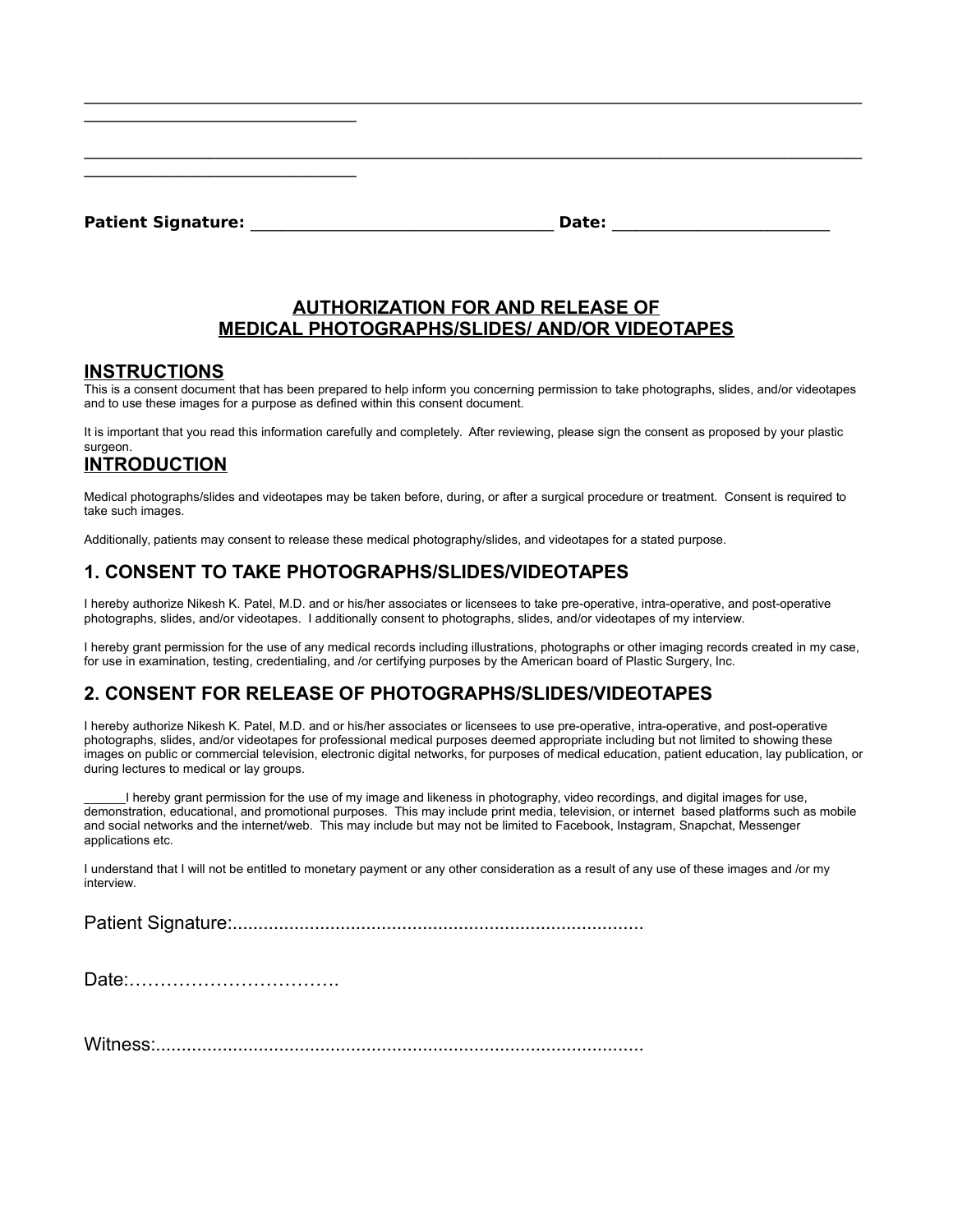Nikesh K Patel, MD New Reflections Plastic Surgery 1001 West Main Street, Suite A Freehold, NJ 07728 (732) 345-3792

# **NOTICE OF PRIVACY POLICY**

I certify that I have received and read the PRIVACY POLICY from Dr. Patel's office.

Signature **Example 2018** 

Printed Name

 $Date$   $\Box$